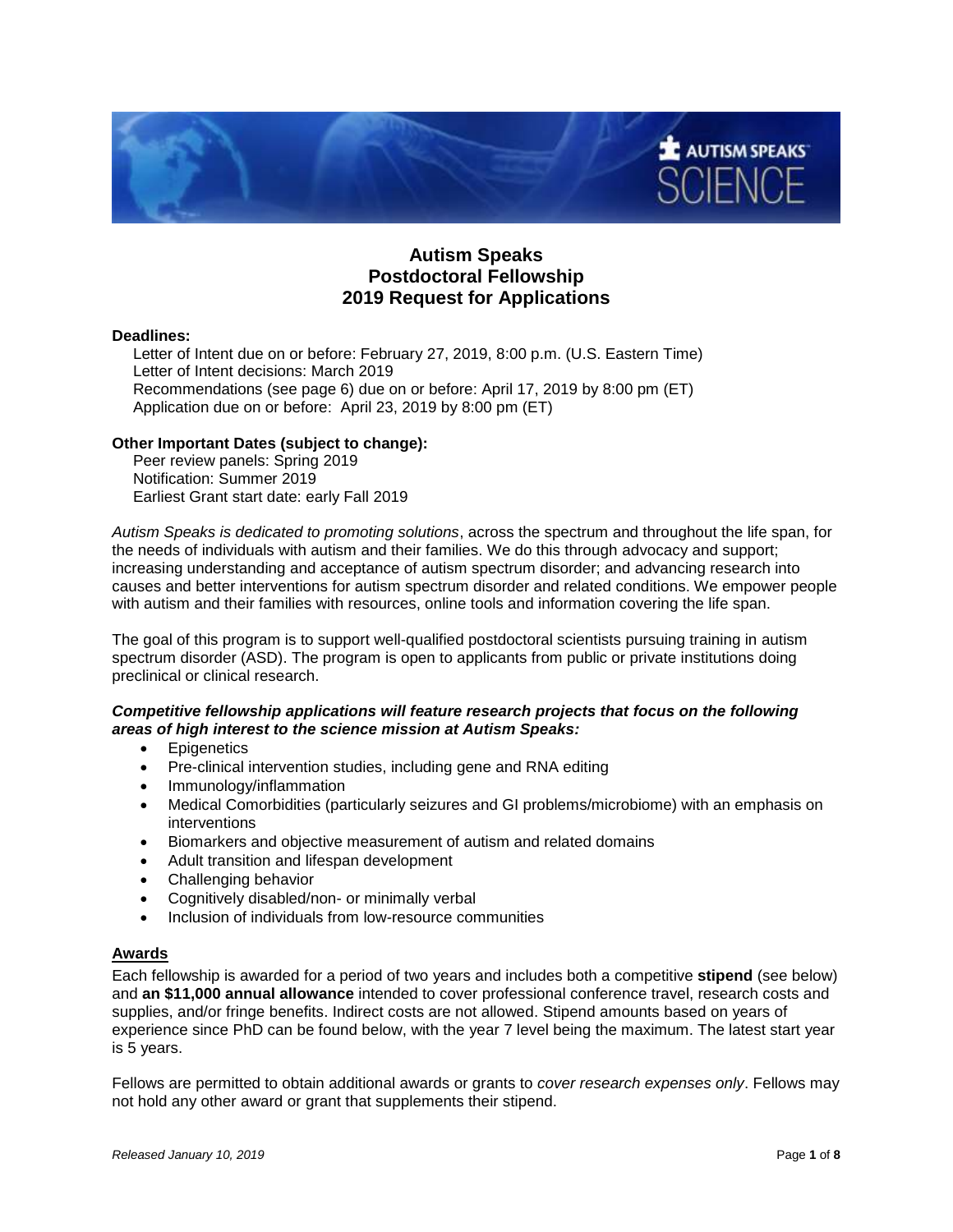| <b>Years of Experience</b><br>since PhD | <b>Stipend Amount</b> |
|-----------------------------------------|-----------------------|
|                                         | \$48,500              |
|                                         | \$48,900              |
| 2                                       | \$49,200              |
| З                                       | \$52,400              |
|                                         | \$53,200              |
| 5                                       | \$55,400              |
|                                         | \$57,600              |
|                                         | \$59,800              |

# **Eligibility**

Applicants at U.S. and non-U.S. non-profit and for-profit institutions are eligible for this program. These entities include, but are not limited to, colleges, universities, hospitals, governmental entities and for-profit research & development entities (e.g. biotechnology and pharmaceutical companies). Collaborative projects between public and private entities that diversify the training experience of the applicant are acceptable and encouraged. The site(s) where the applicant will conduct or participate in research training activities for the project must be clearly described in the individualized development plan (IDP; described below). Projects involving for-profit entities require a letter from an authorized company representative declaring that the applicant's work can and will be published, and that publication will not be delayed because of proprietary issues.

**Postdoctoral Fellows:** The candidate must hold an M.D., Ph.D. or equivalent terminal degree and cannot have more than 5 years of postdoctoral experience at the commencement of the award. The selected postdoctoral fellow must spend at least 80 percent of his/her professional time engaged exclusively on the fellowship research activities for the duration of the award. The fellow may not simultaneously serve in an internship or residency, hold a tenure-track faculty appointment or hold another named fellowship award during the support period. Postdoctoral training in the laboratory where the applicant received his/her graduate degree will not be reviewed.

**Mentors:** A primary mentor must be identified prior to applying for the research fellowship. All mentors must have Ph.D. and/or M.D. degrees and be scientific investigators with primary appointments at academic, public or private research institutions (e.g., tenured, tenure-track or equivalent). They need to have a record of conducting high quality research, including 1-2 peer-reviewed publications within the past 2 years in the field of the applicant's research project. Prior mentoring experience and adjunct appointments will be considered and must be briefly described in the mentor's biosketch.

If the principal affiliation of the primary mentor is a for-profit institution, then the applicant is strongly encouraged to choose at least one secondary mentor whose chief appointment is at a non-profit college, university, hospital or other research institution including governmental entities. Statements of commitment and confidential letters of recommendation from all mentors must be included with the LOI and application respectively (see 2.f under "Completing the LOI" and 15 under "Complete the full application"). In addition, all mentors must sign the IDP that the fellow candidate prepares (see section 5 below).

**Applications are strictly limited to one per postdoctoral fellow or mentor per LOI/application review cycle.** Multiple submissions will be returned.

## **General Information**

All applications must be submitted through the web-based Autism Speaks Science Grants System, [https://science.grants.autismspeaks.org.](https://science.grants.autismspeaks.org/) Please Note:

1. The fellowship candidate must be the applicant. Go to [https://science.grants.autismspeaks.org](https://science.grants.autismspeaks.org/) and register with **your institutional email address** (or log in if you have a profile). Complete your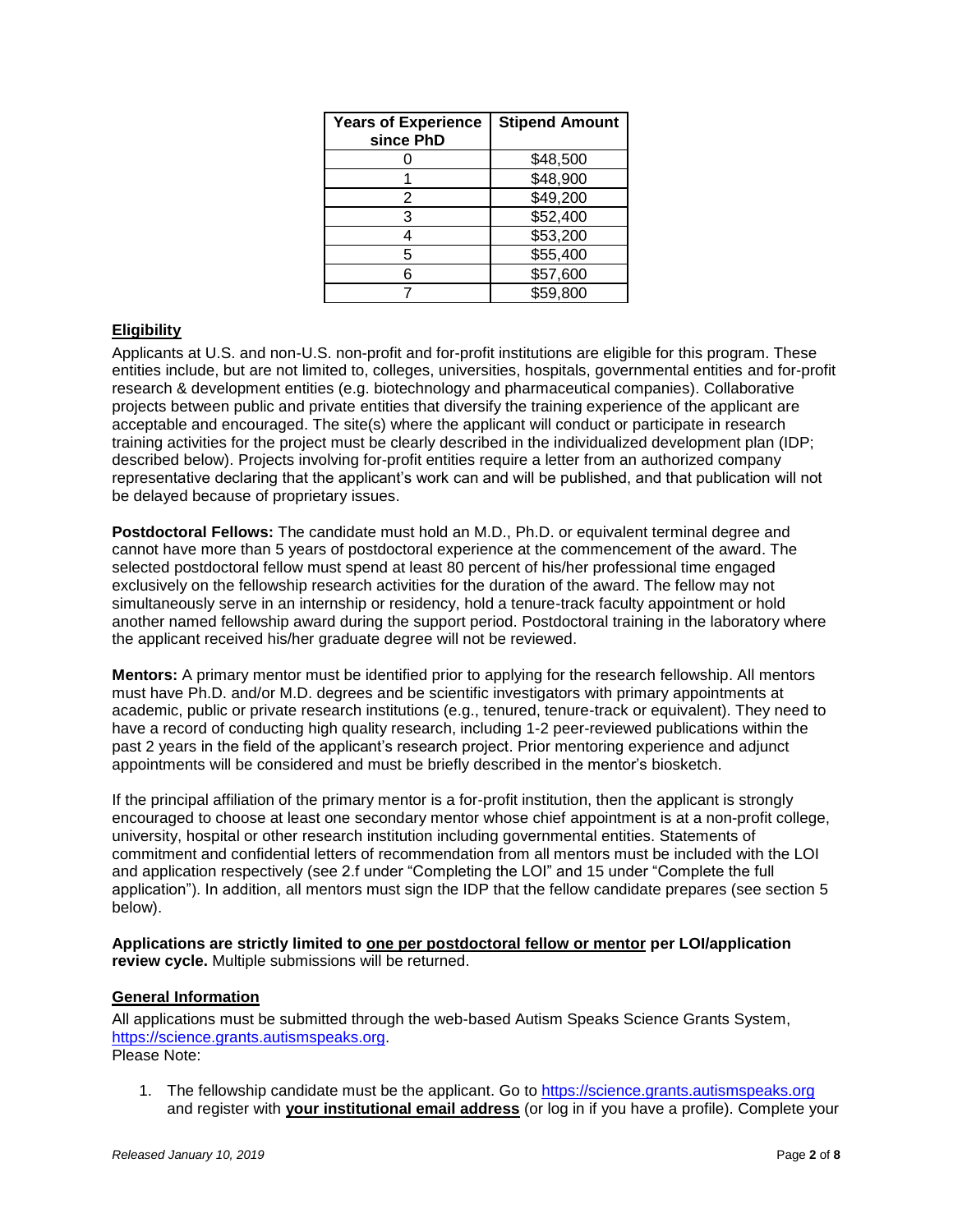profile information. *Note: You should enter the institution where the fellowship will take place, even if you are not located there at the time of LOI submission.*

- 2. It is advisable to review the LOI page and then the Application page in the grant system well in advance of the submission date.
- 3. All uploaded documents should be 11-point Arial font with 1-inch margins all around (single spacing is acceptable) with the exception of NIH biosketches. Please do not have headers or footers in submitted documents. *Applications exceeding the specified document limits will not be reviewed.*
- 4. Preferred file type is PDF and must not be encrypted. Movie files are not acceptable.
- 5. Applications received after the deadline will not be accepted unless permission has been previously granted by the Autism Speaks Grants Office and then only due to rare and unavoidable circumstance. There are no exceptions to this rule. All decisions of Autism Speaks in regard to late submissions will be final. It is the applicant's responsibility to plan around holidays or any special circumstances at their institution.
- 6. It is the applicant's responsibility to contact their Office of Sponsored Projects (or the equivalent) to identify the Responsible Official (RO) for this application. The Responsible Official will review and submit the final portion of the application. Their submission is their approval of the application on behalf of the institution. LOI forms are to be completed and submitted by the applicant. Full applications can only be submitted by the RO.
- 7. There are no geographic restrictions on these applications. International applicants are encouraged.

#### **Resubmissions**

Candidates are allowed one resubmission of a previously denied Autism Speaks application (within two years). Resubmissions must meet the following requirements to be considered for review:

- 1. The LOI must indicate that the application is a resubmission and enter the prior ID# in the field provided. Also, it must include an Introduction describing how the resubmitted application will address the comments from the previous review, in the field provided (2500 characters, spaces included).
- 2. If the LOI is approved, the introduction can be expanded (8,000 characters, spaces included).
- 3. The new application research plan and other changed documents should indicate all substantive text changes. Changes should be easily identifiable using brackets, indents, or a distinguishable font. Do not underline or shade the changes. If significant portions of the original application research plan or other documents were deleted, the deletion should be explained in the Introduction. The application should also describe additional work completed since the original submission.

#### **Completing the LOI**

Log in and click "Applications" at the top of the profile page or "Go to Applications" at the bottom. Choose 'Start a new LOI or application', then 'Postdoctoral Fellowship 2019 from the Award Type drop down and finally "Start new letter of intent..." The Letter of Intent (LOI) includes two web pages.

## **1. Basic Information Page includes:**

- a. Title: Enter less than 100 characters, spaces included
- b. Scientific Abstract. 1,500 characters, spaces included. Provide a summary of the research project to be conducted and the skills that will be obtained by the trainee during the fellowship.
- c. If the application is a resubmission, select "Yes" and the previous Autism Speaks ID number from the dropdown list of eligible IDs. The introduction should explain how the resubmission will address the reviewers' concerns or issues from the original application. (2500 characters, spaces included).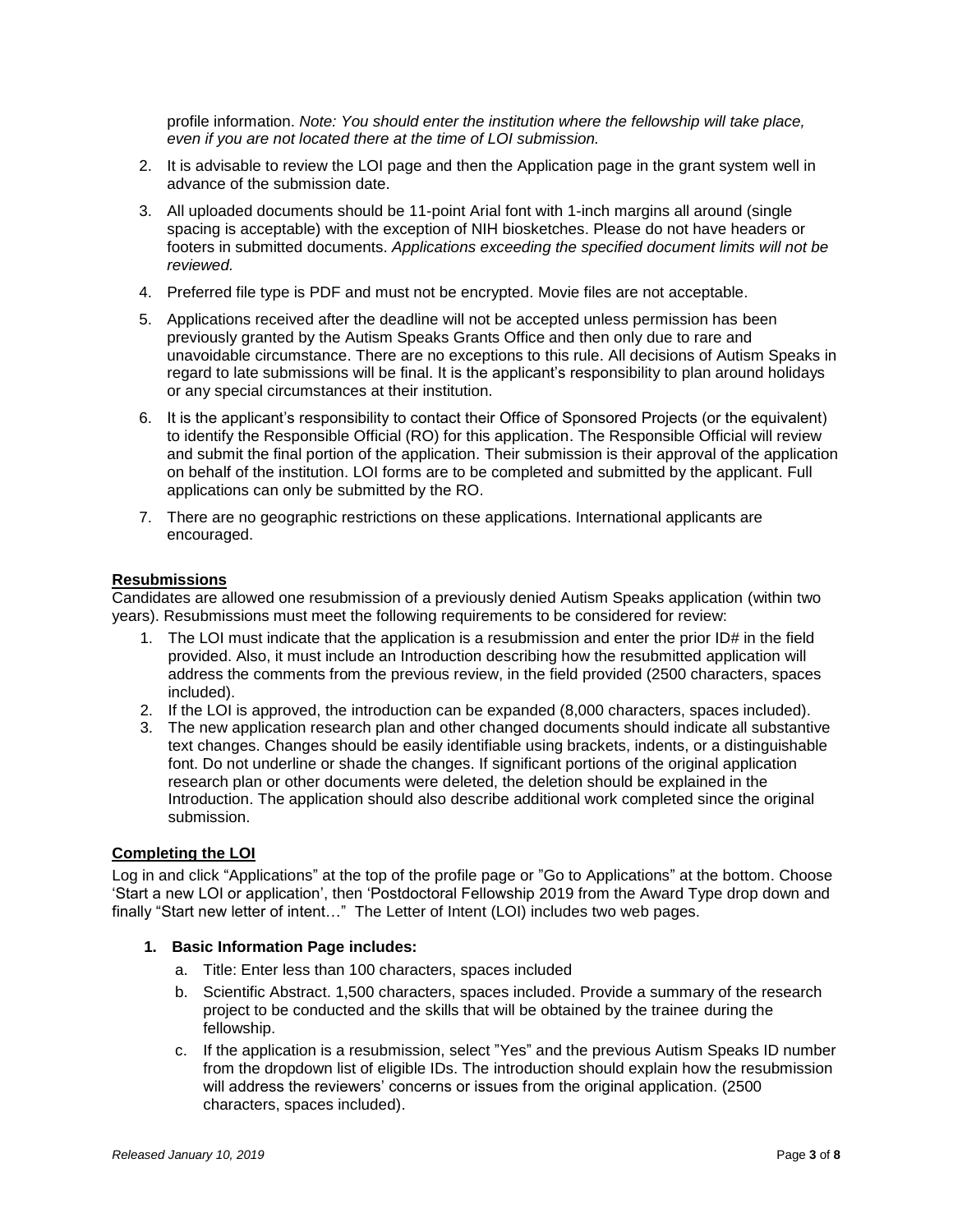- d. Brain tissue sources, as applicable
- e. Expected mentor(s) and consultants (hint: start by entering the last name). *It is important to enter all participants you expect, even if they change later.*
- f. Choose the Responsible Official from your institution (see #6 under General Information on page 3). You must have an institutional email address to add a new official.
- g. Choose the keywords that describe this project.
- h. All this information will be available for changing/adding at the application stage.

# **2. Letter of Intent Form includes:**

- a. **Training Plan Summary**: Short summary of the training plan and how it will contribute to the fellow's career development. Include training activities outside of the research (courses, rotations, conferences, etc) (up to 4,000 characters, spaces included).
- b. Biosketch for the fellow, NIH format not to exceed 5 pages.
- c. Biosketch for the primary mentor, NIH format not to exceed 5 pages.
- d. Biosketch for additional mentors, NIH format not to exceed 5 pages. (Optional)
- e. A statement of commitment from the mentor explaining how they will provide resources essential to achieve the specific aims and career goals of the fellow. The mentor's expertise, laboratory and/or clinical resources, and their joint ability to provide a rich training experience should be included. This should **NOT** be a letter of recommendation for the fellow.
- f. Projects involving for-profit entities require a letter from an authorized company representative declaring that the candidate's work can and will be published and that publication will not be delayed due to proprietary issues.

The LOI is to be submitted by the applicant. Institutional officials must be named but are not required for this submission. The applicant, mentor and responsible official will receive an email after Autism Speaks staff reviews the LOI. Candidates with approved LOIs will be able to move to the full application. *All LOI decisions are final and no comments will be available.*

## **Completing the full application**

- 1. Once there is approval for the full application, entries on the Basic Information page can be edited. The rest of the entries listed here on are the application form (the 2<sup>nd</sup> page). Remember that the "Introduction for Resubmissions" will expand to 8,000 characters in the application on the "Basic Information" page.
- 2. **ORCID profiles –** Autism Speaks' policy requires all applicants and mentors to obtain ORCID profiles. *[Link to Help document.](https://science.grants.autismspeaks.org/uploads/helpdocs/info-orcid.pdf)*
	- a. **Applicants** will not be able to work on their application until they have connected their ORCID profile to their Autism Speaks profile. Links in the Autism Speaks Science Grant system will make this step easy.
	- b. **Mentors**: All mentors named on the application must also connect their ORCID profiles to their Autism Speaks profiles. Just having an ORCID profile is not sufficient. (See the [Help](https://science.grants.autismspeaks.org/uploads/helpdocs/info-orcid.pdf)  [document.](https://science.grants.autismspeaks.org/uploads/helpdocs/info-orcid.pdf)) *An application will not be reviewed until this is complete.* All mentors named on an application will receive an email with instructions. However we encourage the applicant to follow up with each individual. (*This is optional but encouraged for consultants and non-mentor referees.*)
- 3. **Research Plan.** Not to exceed 6 pages. Project Narrative should include:
	- a. Specific aims, background and significance/relevance to autism
	- b. Preliminary data, including images or figures, if applicable. Note that any relevant publications, high resolution photographs or other supporting material can be uploaded under Exhibits.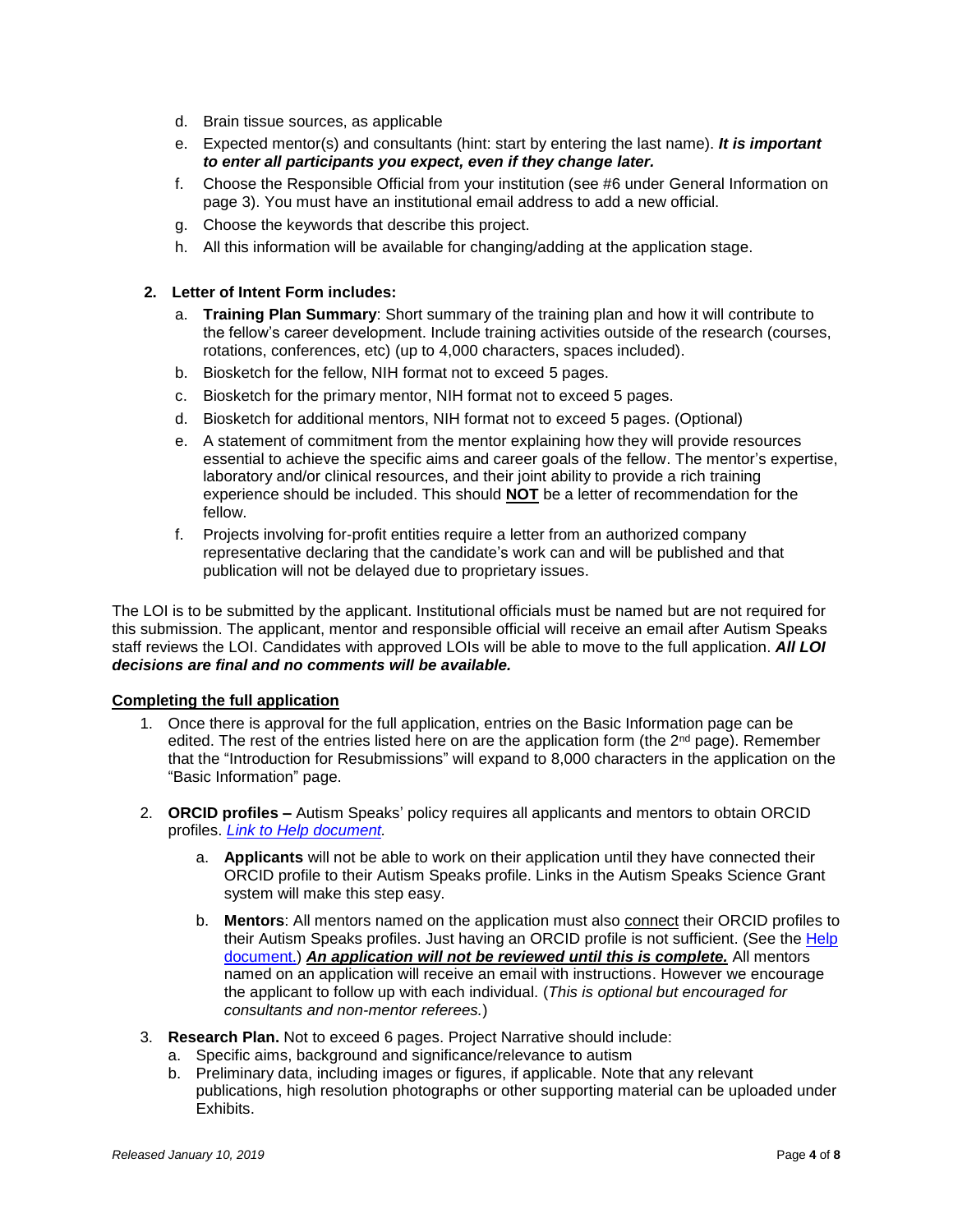- c. Experimental design, methodology and timeline for achievement of specific aims.
- 4. **Individualized Development Plan (IDP):** Not to exceed 4 pages. The fellowship is designed to encourage the most promising scientists to enter the field of ASD research with a clear plan for research training. Candidates must describe an IDP that **integrates the proposed research training experiences**, mentoring relationships and local educational opportunities (e.g., seminar series, department meetings), with an emphasis on how these components will enable the candidate to develop into a leading ASD researcher. The plan should describe the specific experiences that will be integrated into the fellowship, and the roles of each of the mentors (primary and all secondary).

The training should add value above and beyond previous educational and research experiences. Describe the research training environment(s) and available resources (facilities, equipment, study populations and intellectual activities). *The candidate must also include a personal statement addressing the value of the proposed fellowship experience and research training program for his or her preparation for a career as an independent, competitive scientist studying topics relevant to autism.*

- 5. **Responsible Conduct of Research Plan**: Not to exceed 3 pages. Outline all previous, current and future instruction. These plans may include coursework as well as individual and/or group training sessions with faculty and should detail the duration and frequency of instruction. The mentor's role in promoting and ensuring the responsible conduct of research must be described. Please note, participating in online courses alone will not be considered sufficient instruction in the responsible conduct of research. In addition, while training in professional ethics, ethics in clinical research or the ethical use of vertebrate animals is commendable and recommended, these topics are not sufficient to cover all aspects of responsible research conduct. See Appendix for list of topics.
- 6. **Bibliography** with complete literature citations including titles and all authors.
- 7. **Budget:** The applicant must complete the online budget table showing how the research allowance will be spent. Allowable categories are tuition reimbursement, fringe benefits, research supplies, travel, animal/human subjects costs and other (must be explained in the budget justification). Indirect costs are not allowed.
- 8. **Budget Justification:** Provide a detailed justification for each item on the budget. Include calculation(s) used. Uploaded document.
- *9.* **Human Participants and/or Vertebrate Animals:** Applications that use human participants or vertebrate animals must address issues of protections. If no ethics approval is needed for the proposed research, please upload a memo to that effect. *Note that ethical approvals from the applicant organization are required before an award will be made. These approvals do not serve in lieu of the information requested below.*
	- a. **HUMAN PARTICIPANTS** (defined as living individuals)
		- i. Scientifically justify the involvement of human participants in the proposed research.
		- ii. Describe in detail the plan for the involvement of human participants in the proposed research
		- iii. Describe in detail the potential risks to participants and measures to be taken to protect participants from those research risks.
		- iv. For clinical trials, describe plans for data and safety monitoring, including the description of a data and safety monitoring board if necessary.

# b. **VERTEBRATE ANIMALS**

- i. Describe in detail the proposed use of the animals, including species, strains, ages, sex and number to be used.
- ii. Justify the use of animals, choice of species and numbers to be used.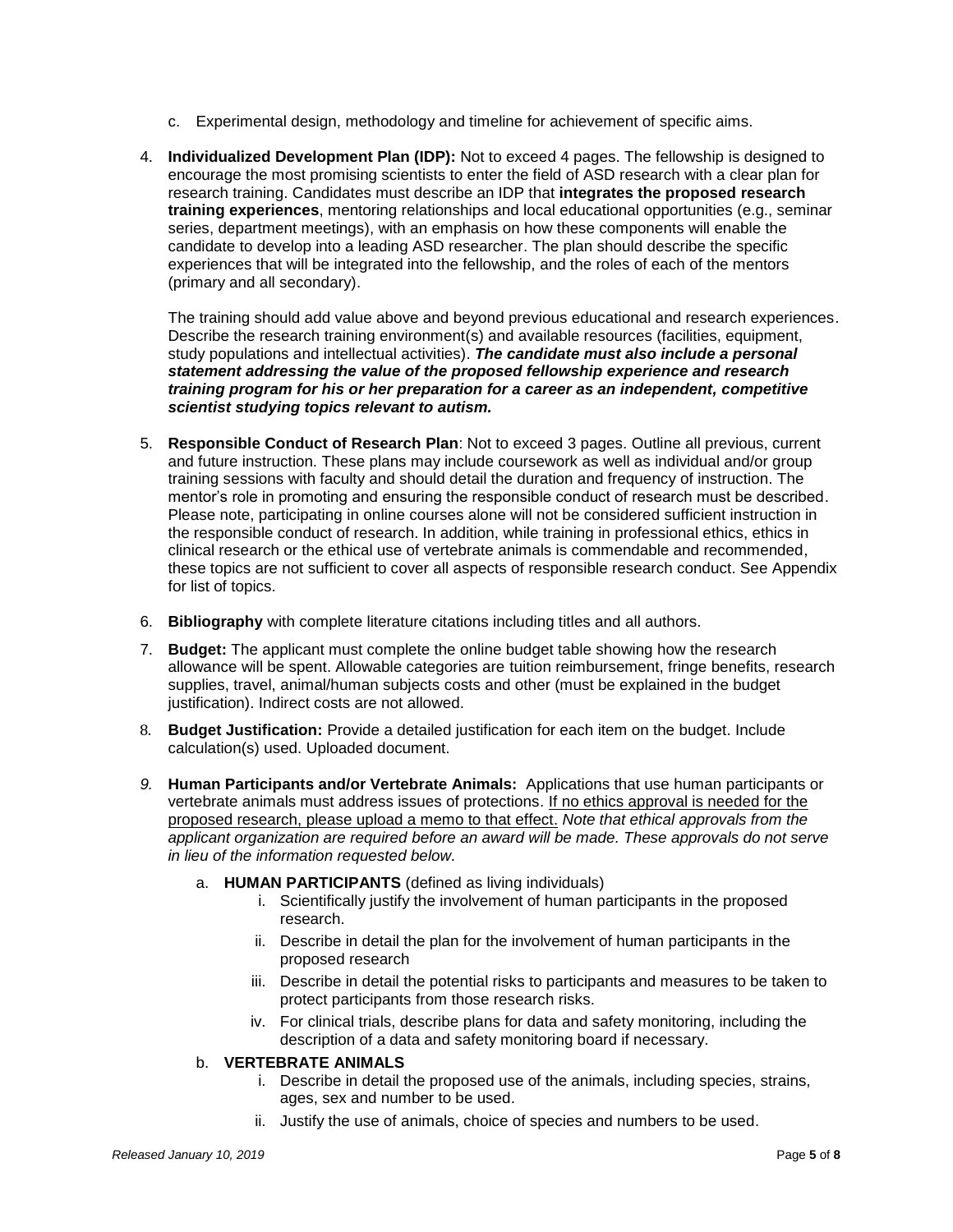- iii. Provide information on the veterinary care of the animals.
- iv. Describe procedures for ensuring discomfort, distress, pain and injury is minimized. Please include the method of euthanasia and the reasons for its selection.
- 10. **Consent forms** (if applicable): If this project will be working with human subjects, upload the planned consent forms which will be used with the participants.
- 11. **Letters of Collaboration** (optional): Up to two, one-page letters of collaboration may be submitted describing a collaborative arrangement.
- 12. **Biographical sketches** of all key personnel, not to exceed four pages per individual. Please use the NIH biographical sketch format. There will be individual upload slots for the fellow and primary mentor. All other files will need to be combined into one for upload. (See the application page.) Consultant biosketches are not required but strongly suggested. Biosketches should indicate all active and recently completed public and private funding, including source, total award amount, award duration (inclusive dates) and project title, both for the applicant and the primary mentor. Clearly explain the extent to which currently funded research projects will overlap, complement and/or contribute to the proposed research. Upload document.
- 13. **Publications:** Upload up to 2 publications that support the research plan. These do not have to be authored by the fellow or mentor. Publications are reviewed at the discretion of the reviewer.
- 14. **Exhibits:** Supplemental exhibits that support the research plan can be submitted. Multiple items should be combined into one file. Final file must be less than 4 MB. Items uploaded in this section will be reviewed at the discretion of the reviewer.
- 15. **Three or four confidential recommendations, including all mentors and at least one nonmentor referee (unrelated to the postdoctoral training).** Each recommendation must be submitted in the online form **(no uploads)** in the [Autism Speaks Science Grants System](https://science.grants.autismspeaks.org/) by each mentor/referee. Instructions for applicants and responsible officials can be downloaded [HERE.](https://science.grants.autismspeaks.org/uploads/helpdocs/lor_guide_applicants__ros.pdf) Instructions for mentors/referees can be downloaded [HERE.](https://science.grants.autismspeaks.org/uploads/helpdocs/lor_guide_referees.pdf) The recommendations must address the following information about the candidate:
	- a.) Commitment to a career focusing on research relevant to ASD;
	- b.) Potential for conducting research;
	- c.) Adequacy of scientific and academic background with specific reference to the candidate's academic and research endeavors, including any publications to date;
	- d.) Evidence of originality;
	- e.) Specific areas of further research training that would support the candidate in achieving a research focus in autism-related topics;
	- f.) Any additional related comments that the referee may wish to provide.

# *It is the responsibility of the fellow to make sure each referee has the above instructions. These letters must be received on or before the deadline listed on page 1.*

## **Submit the Application**

When the application is complete, the applicant will click 'Ready for RO Approval' on the application form page. *This can be done without all the recommendation letters submitted, however the* 

*Responsible Official will not be able to submit the application unless all letters are submitted.* It is the responsibility of the applicant to contact their Responsible Official who must complete the submission. Applications must be submitted electronically using the Autism Speaks Science Grants System. Applications that are late, incomplete, exceed the document limitations or do not adhere to the required format will not be reviewed. Applications that are faxed or emailed will also not be reviewed.

Autism Speaks reserves the right to return without review any fellowship application that in its judgment is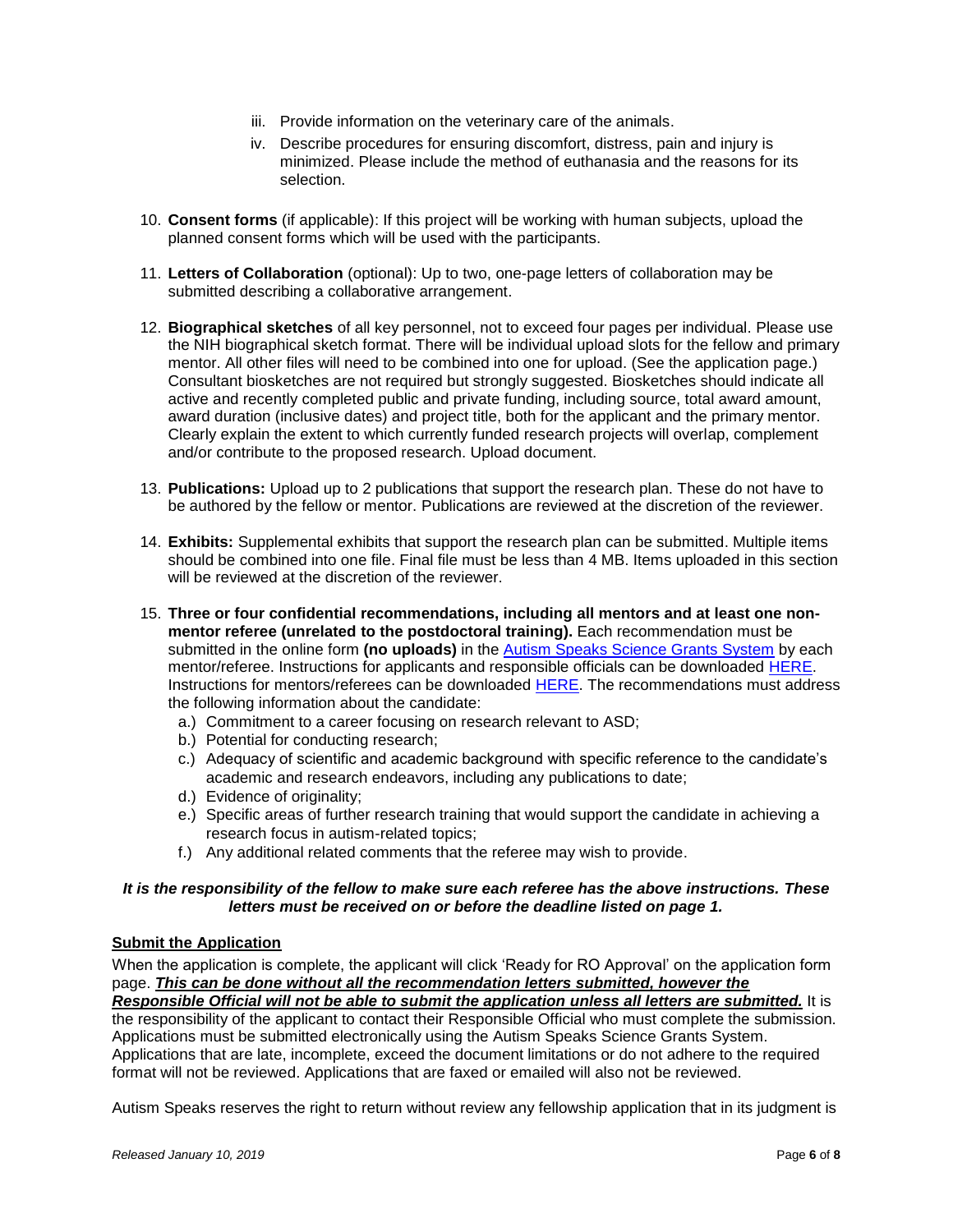not in compliance with its rules and procedures for application preparation and submission, is not responsive to its research training goals, or exceeds its funding limits or available resources. It is the responsibility of the applicant to ensure that the application is complete and conforms to the guidelines.

## **Review Process and Evaluation Criteria**

Applications will be reviewed by independent peer review panels that will include active and experienced investigators in the research areas of the applications as well as our partners in the broader autism community. Fellowship applications will be reviewed on the merit of the training plan, the proposed research, the strength of the candidate and mentor, and the relevance to the goal of this fellowship.

## **Notification and Announcements**

Applicants will be notified by e-mail after the funding decision process is complete. All grant awards shall be posted on the Autism Speaks website. The outcomes of each award will be posted after completion of the training project.

# **Post Award**

The recipient of any grant from Autism Speaks must use the awarded funds as specified in the approved budget. Any funds not used in the above specified manner must be returned to Autism Speaks. Payment of the awards is contingent on receiving any institutional approvals (IRB or IACUC) that may be required for the research.

Fellowships will be paid half of year 1 upfront and further payments will be contingent upon completion and submission of the appropriate documents as explained in the grant agreement. A fellowship award cannot be transferred to another mentor, laboratory or sponsoring institution without prior written approval from Autism Speaks. Fellowships cannot be transferred to another fellow.

## **Study Ethics**

*Human Participants and Vertebrate Animal Certifications* must be documented with a copy of an official letter of approval (or equivalent for non-US applicants) that identifies the Principal Investigator, project title and date of approval, and is signed by the review committee chair or equivalent responsible institutional/government official. Prior certification for another project cannot be substituted but can be officially amended to include the proposed project (identified by project title). **IMPORTANT:** IRB, IACUC or equivalent ethical certification are NOT required to submit an application; however, such ethical certification must be submitted as soon as possible following official notification of an award. Autism Speaks will NOT issue any form of funding until appropriate certifications are received.

*Projects using postmortem tissue* must provide documentation that the necessary tissue is or will be available at the research site at the time of the award. Applications without proper documentation will be returned without review.

*Questions:* Joan New, MBA, Grants Manager, 609-228-7313, *[jnew@autismspeaks.org](mailto:jnew@autismspeaks.org)*